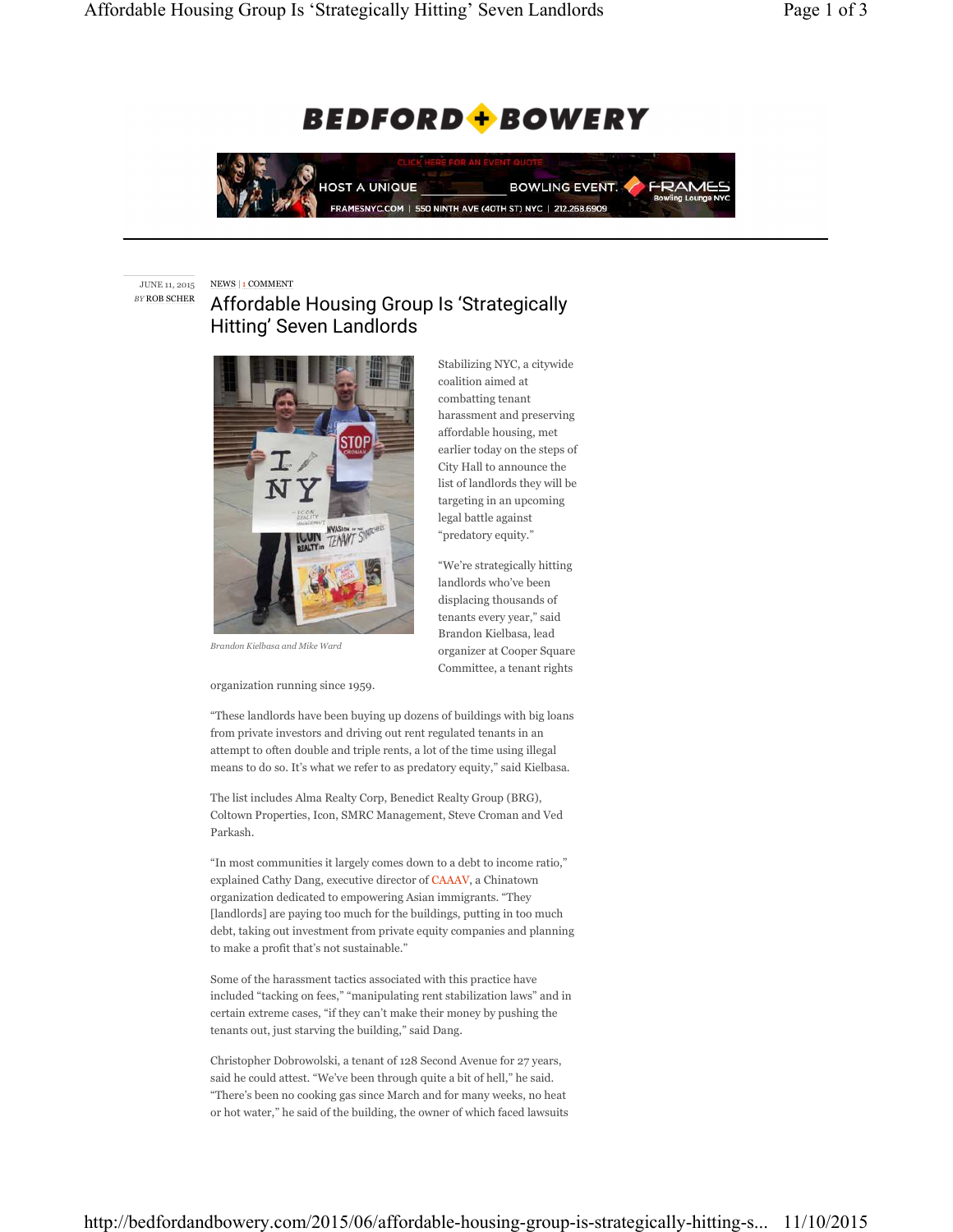Dobrowolski said he faces his own legal battle against Icon, who refuses to renew his rent-stabilized lease. "Instead of sending me my lease, they sent me an eviction notice and then took me to court, fabricating false accusations that I ran a hotel out of my apartment."

"Usually the way rent regulation works is that the longer you stay, the more you're protected and the lower your rent is," said Kielbasa. "These landlords are targeting people like Dobrowolski — the real fabric of the community — who've been in their buildings a long time and have deep roots in the community."



*Stabilizing NYC press conference, City Hall*

The need for community lies at the heart of Stabilizing NYC, comprised of 14 grassroots neighborhood-based organizations, a legal services provider and citywide housing advocacy organizations.

"We want to sound off and let these landlords know that this is not an individual neighbourhood-by-neighborhood battle. The tenants of New York City are organized and there's a movement that's going to be pushing back against them," said Dang, to cheers from the assembled crowd.

Dang went on to explain the coalitions "tri-prong approach," entailing "litigation with the landlords," "policy through legislation" and "organizing the thousands of tenants of New York City to fight back against the landlords."